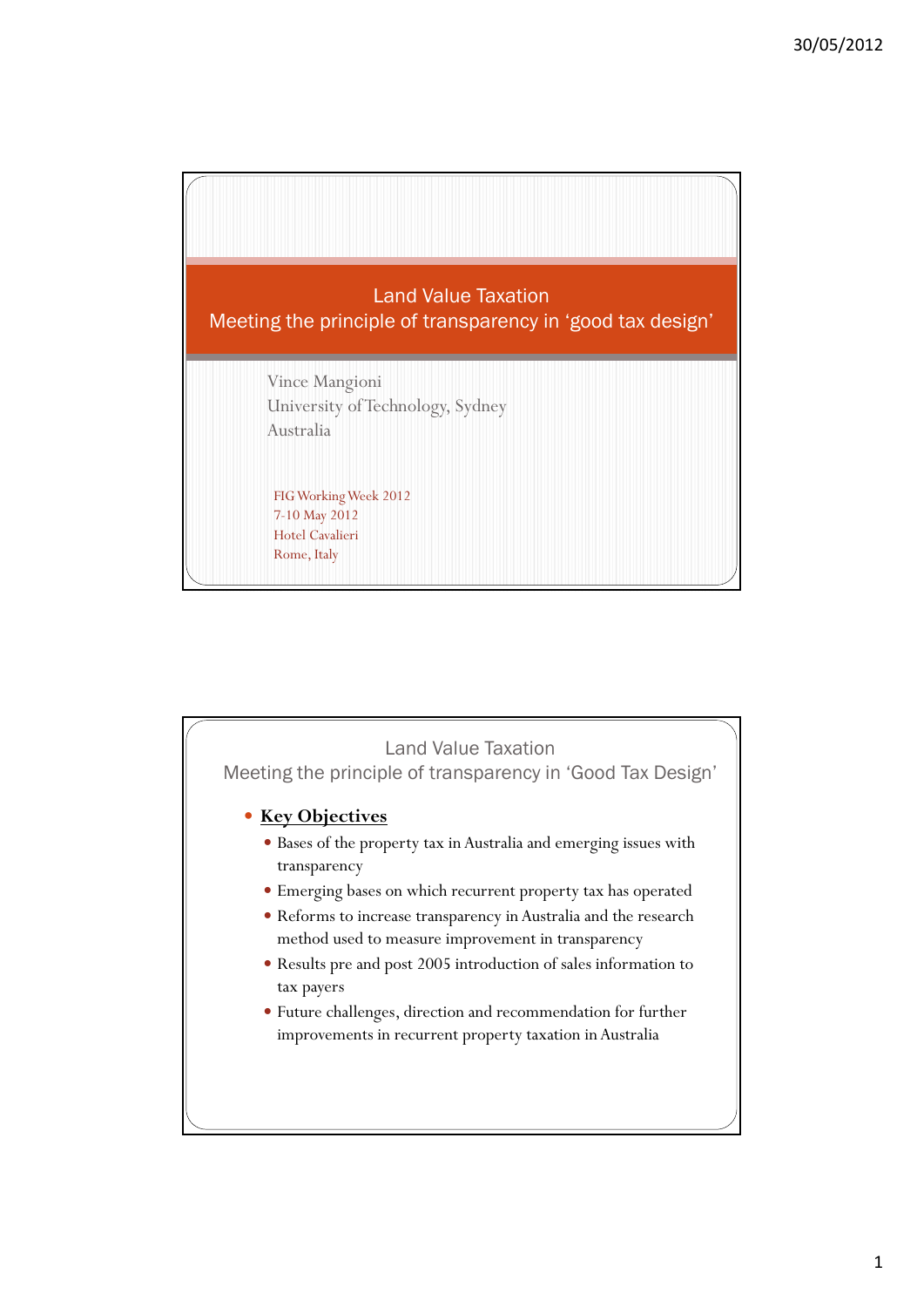

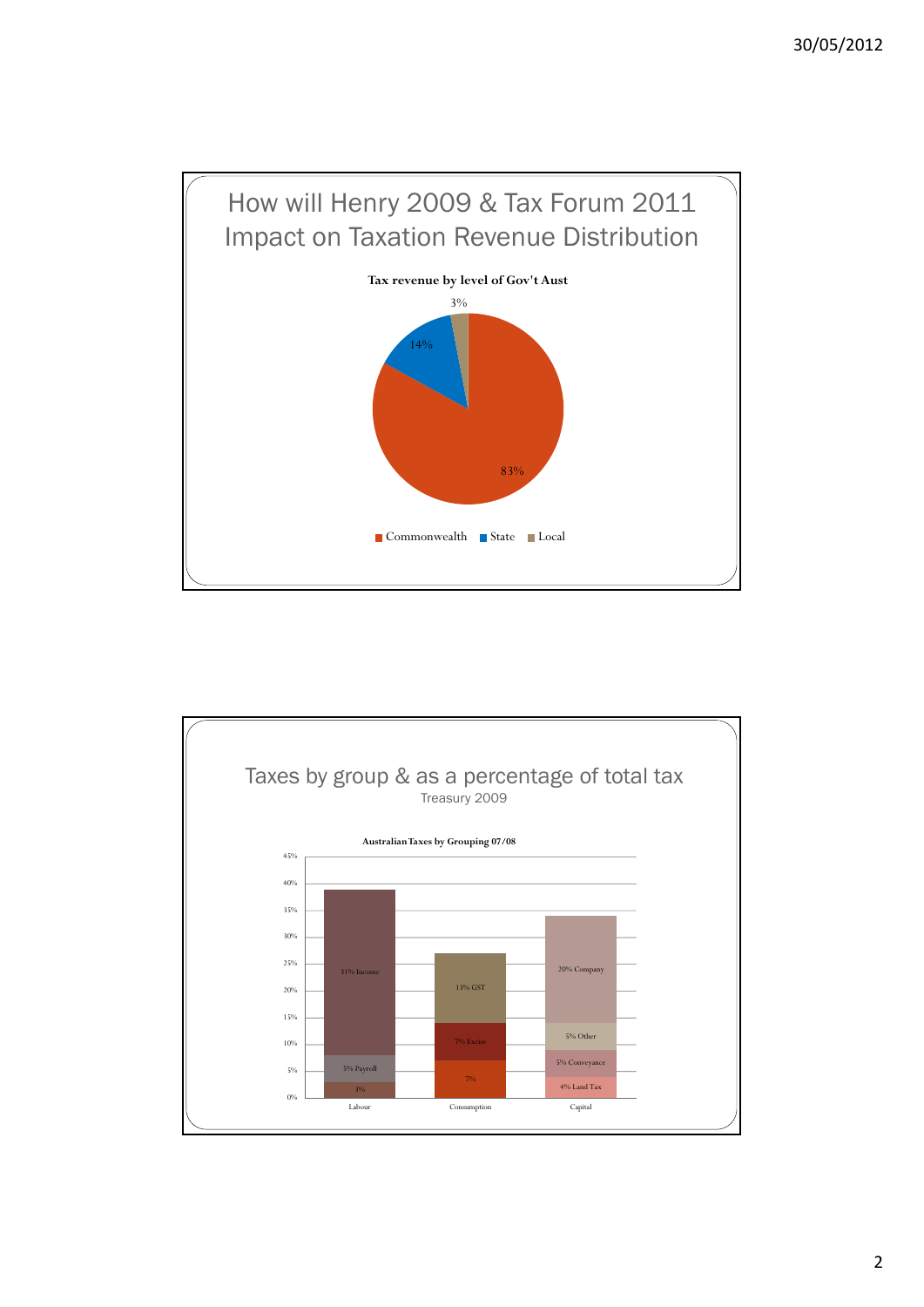|      | No in the workforce vs people over 65 |  |
|------|---------------------------------------|--|
| Year | N <sub>o</sub>                        |  |
| 1970 | 7.5                                   |  |
| 2010 | 5                                     |  |
| 2050 | 2.7                                   |  |
|      |                                       |  |
|      |                                       |  |
|      |                                       |  |
|      |                                       |  |
|      |                                       |  |

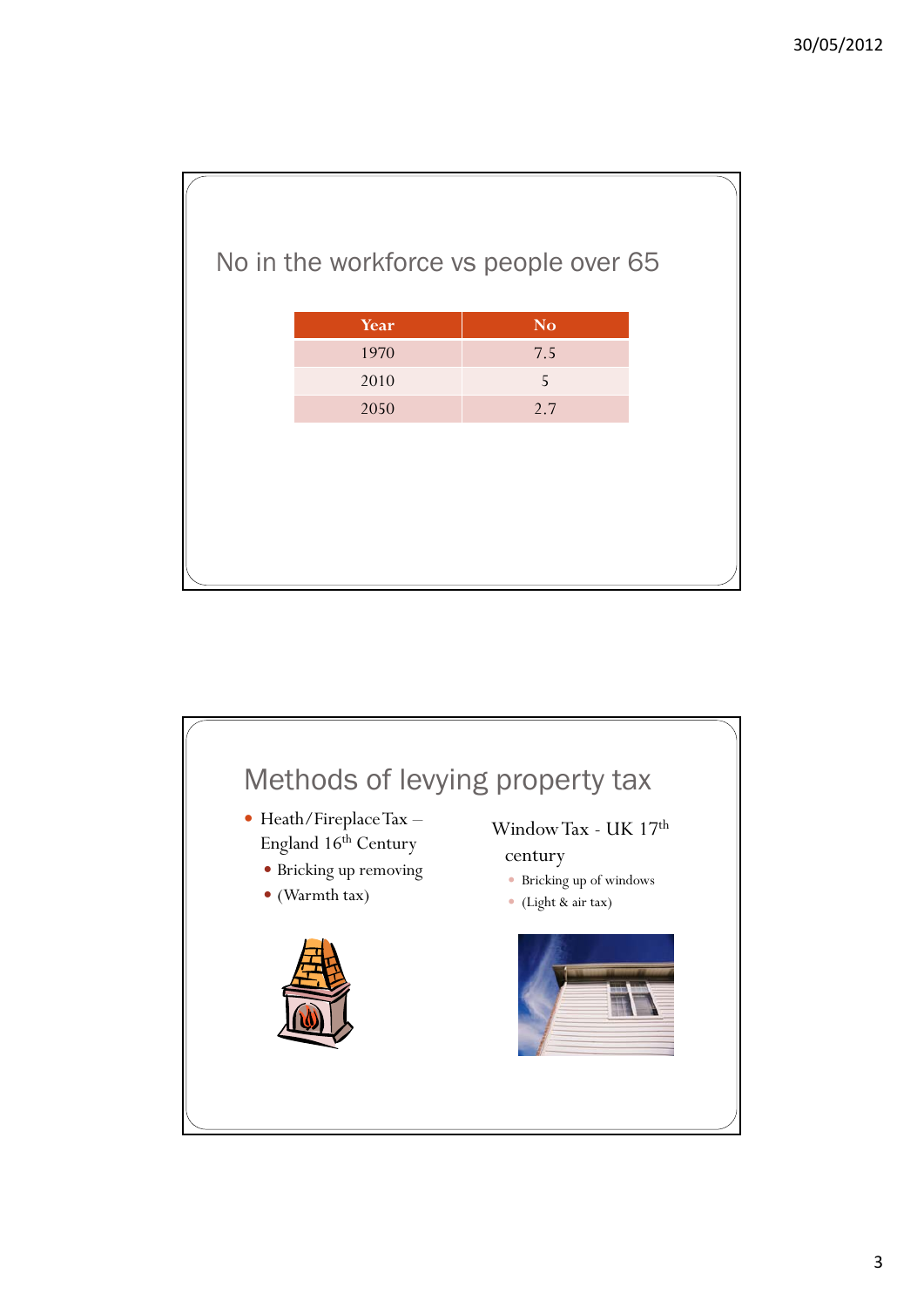

|                     |                    |                      |                            | Source: McCluskey, Bell & Lim 2010   |                         |                                  |                |                |
|---------------------|--------------------|----------------------|----------------------------|--------------------------------------|-------------------------|----------------------------------|----------------|----------------|
| <b>Region</b>       | No of<br>countries | Land<br><b>Value</b> | Cap<br>Imp<br><b>Value</b> | Land $\&$<br>Improvt's<br>separately | <b>Improvts</b><br>Only | <b>Annual</b><br>rental<br>value | Area           | Flat<br>Rate   |
| Africa              | 25                 | $\mathbf{1}$         | 8                          | 3                                    | $\overline{4}$          | $\tau$                           | 11             | 6              |
| Caribbean           | 13                 | $\overline{4}$       | $\overline{4}$             | $\overline{c}$                       | $\mathbf{0}$            | 8                                | 5              | $\Omega$       |
| Asia                | 25                 | $\overline{2}$       | 6                          | $\overline{c}$                       | $\mathbf{0}$            | 11                               | 12             | $\Omega$       |
| <b>Oceania</b>      | $\overline{7}$     | $6\overline{6}$      | $\overline{2}$             | $\overline{0}$                       | $\overline{0}$          | $\overline{4}$                   | $\overline{0}$ | $\overline{0}$ |
| West Europe         | 13                 | $\Omega$             | 9                          | $\mathbf{0}$                         | $\mathbf{0}$            | 6                                | $\mathbf{0}$   | $\Omega$       |
| East Europe         | 20                 | $\overline{1}$       | 6                          | $\mathbf{0}$                         | $\Omega$                | $\mathbf{0}$                     | 15             | $\Omega$       |
| Cent/Sth<br>America | 16                 | $\overline{2}$       | 14                         | 1                                    | $\Omega$                | $\mathbf{1}$                     | 1              | $\Omega$       |
| Nth America         | 3                  | $\Omega$             | 3                          | $\Omega$                             | $\Omega$                | $\Omega$                         | $\Omega$       | $\Omega$       |
| <b>Totals</b>       | 122                | 16                   | 52                         | 8                                    | 4                       | 37                               | 44             | 6              |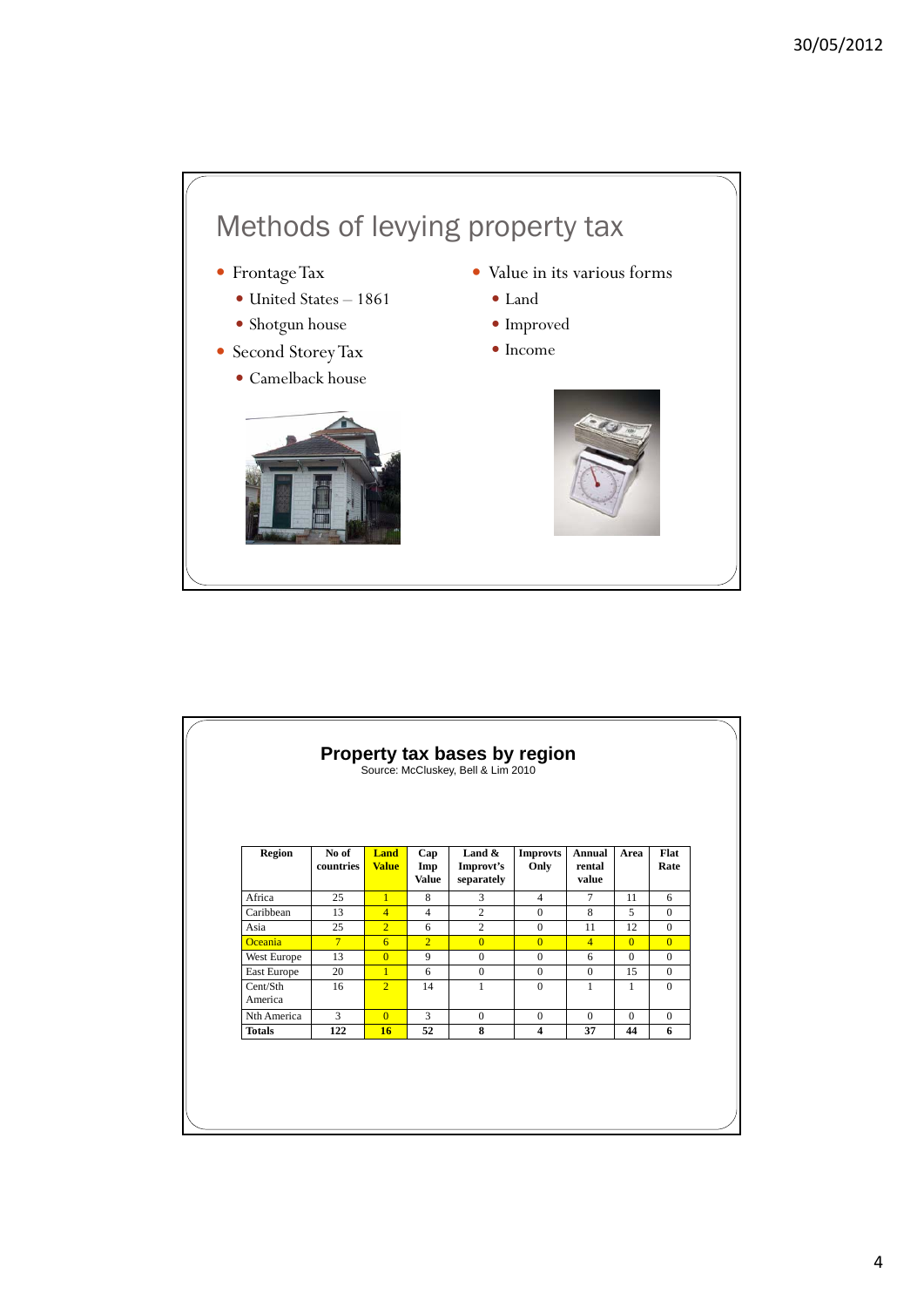|                    |                           | Concurrent bases of value and property |
|--------------------|---------------------------|----------------------------------------|
|                    | taxation across Australia |                                        |
| <b>STATE</b>       | <b>STATE LAND TAX</b>     | <b>LOCAL COUNCIL</b>                   |
|                    |                           | <b>RATING</b>                          |
| New South Wales    | Land Value                | Land Value                             |
| Queensland         | Site Value                | Site Value                             |
| Victoria           | Site Value                | <b>Improved Value</b>                  |
| South Australia    | Site Value                | <b>Improved Value</b>                  |
| Western Australia  | Unimproved Value          | Gross Rental Value                     |
| Tasmania           | Land Value                | *Assessed Annual Value                 |
| Northern Territory | N/a                       | Unimproved Capital Value               |
| ACT                | Unimproved Value          | Unimproved Value                       |

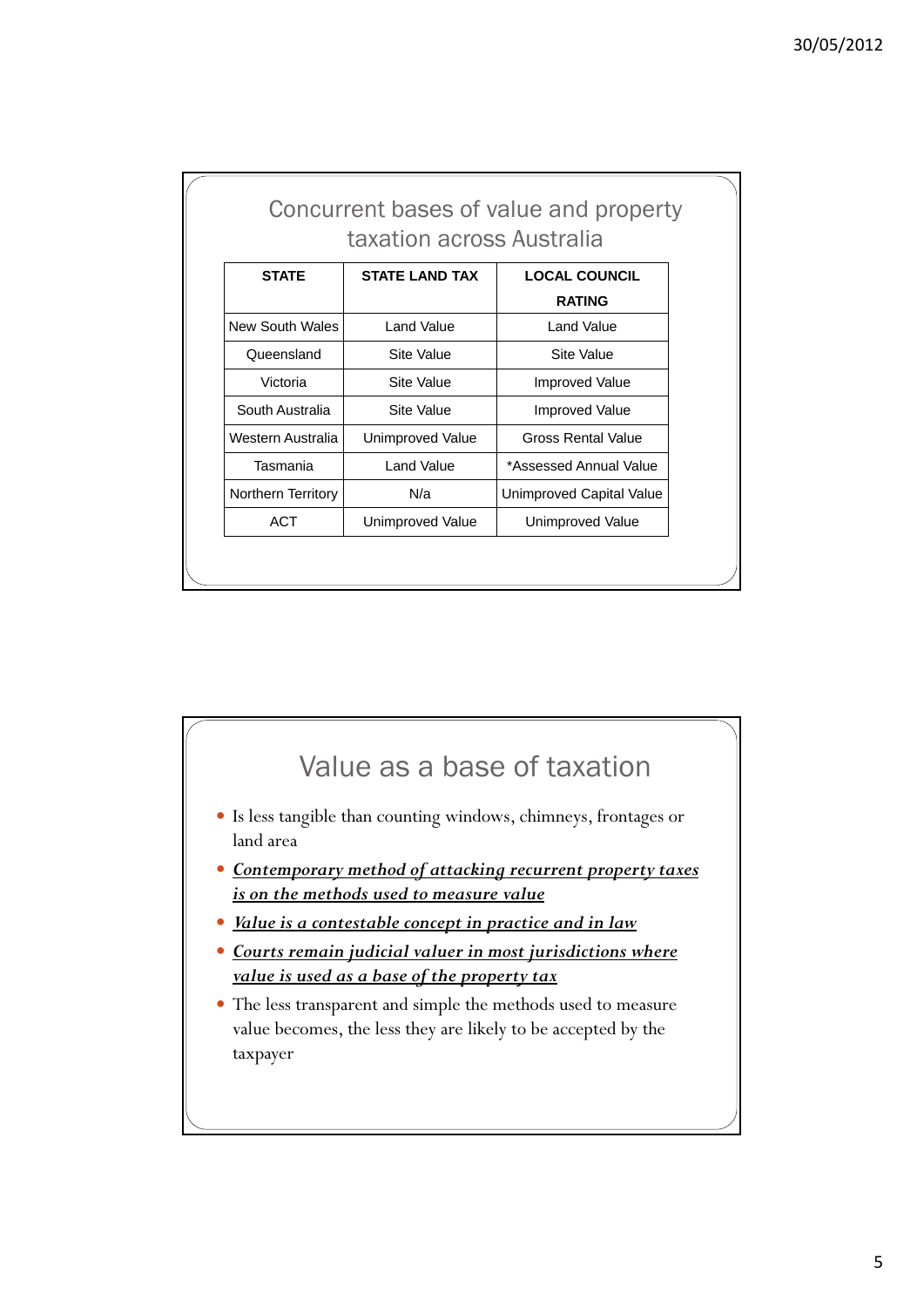

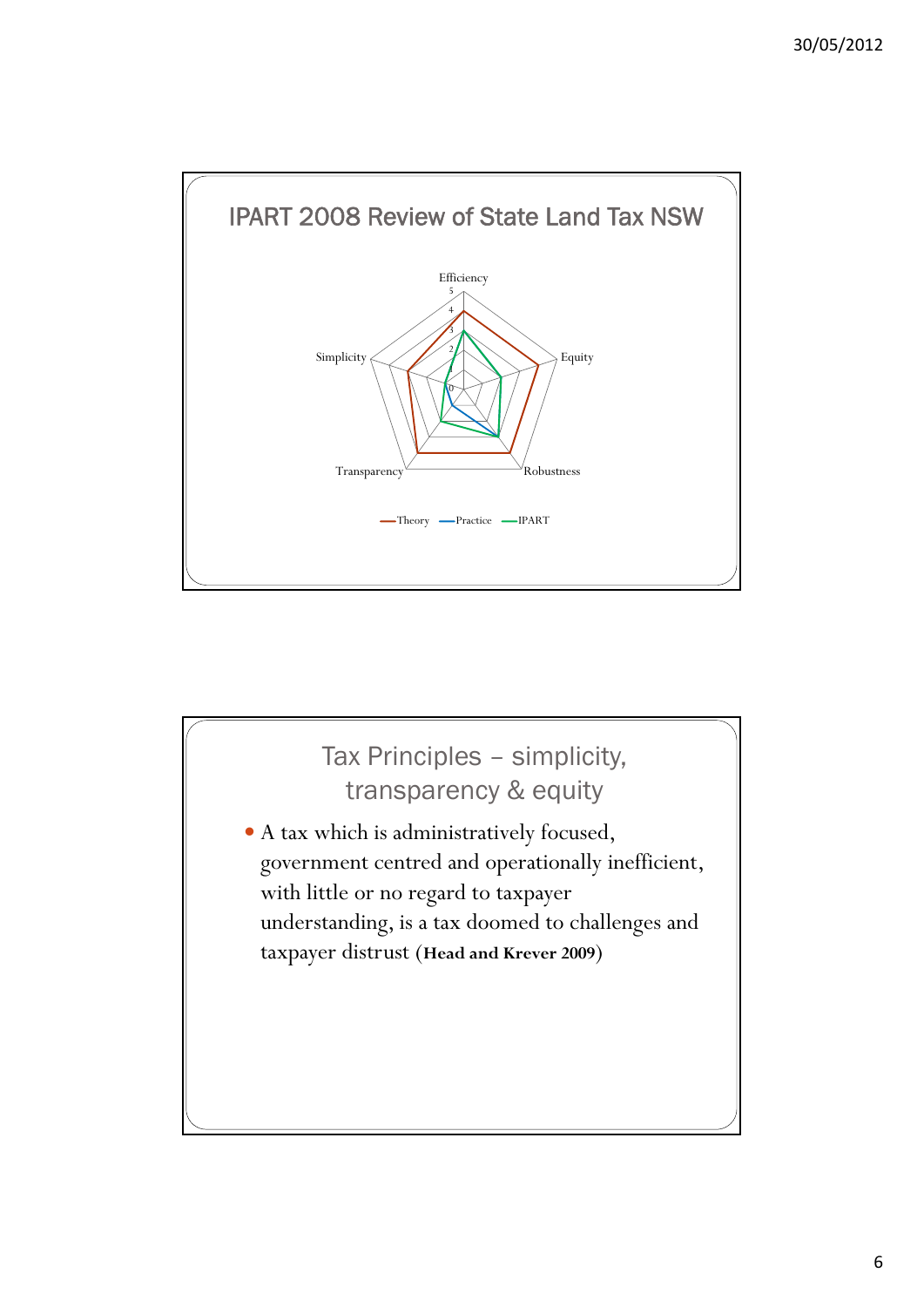

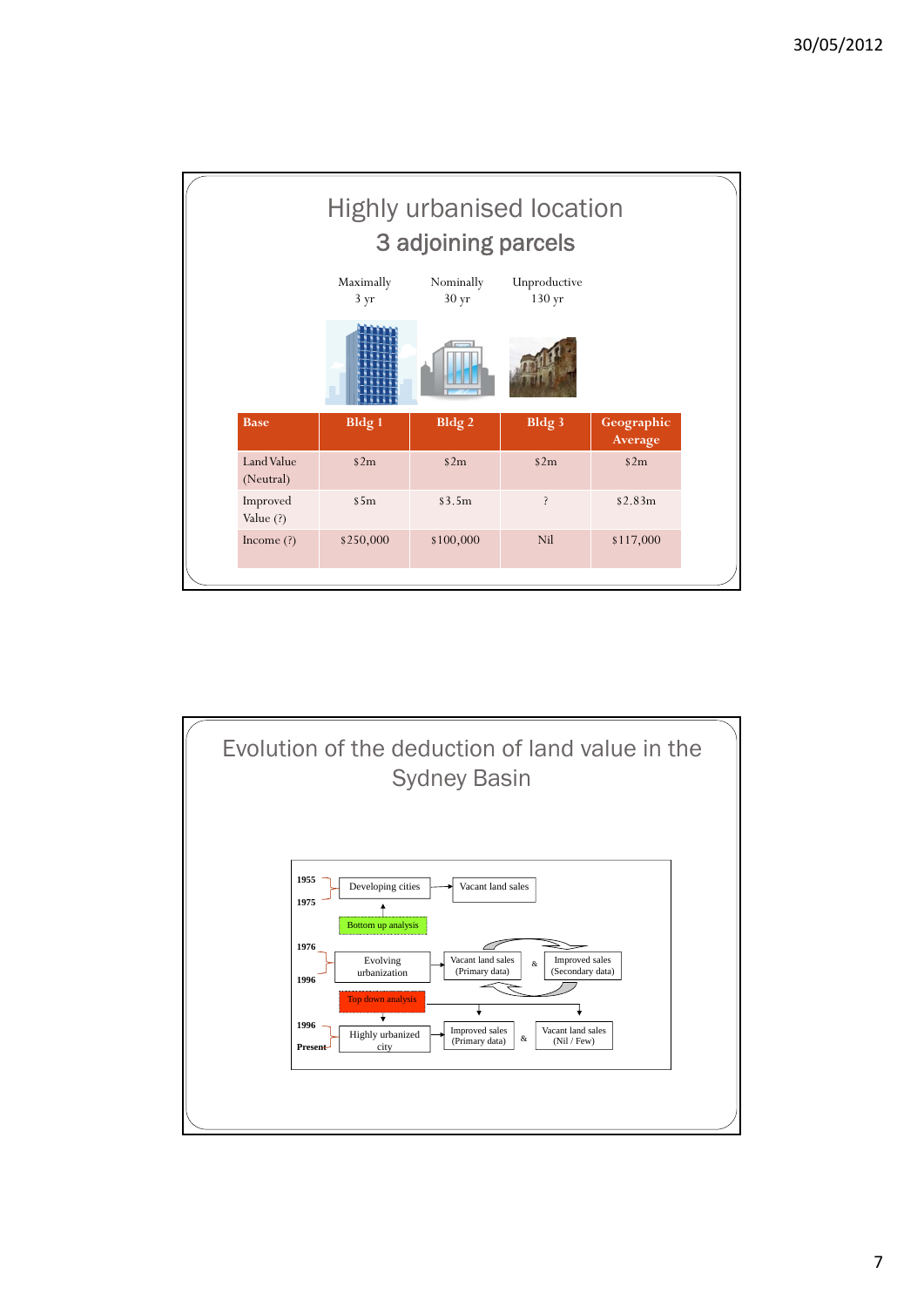| Sample of valuation frequency in        |  |  |  |
|-----------------------------------------|--|--|--|
| jurisdictions with land value as a base |  |  |  |

| <b>JURISDICTION</b>    | <b>RE-VALUATION FREQUENCY</b> |
|------------------------|-------------------------------|
|                        | (STATE LAND TAX)              |
| <b>New South Wales</b> | Annually                      |
| Victoria               | <b>Bi Annually</b>            |
| Queensland             | Annually                      |
| <b>Denmark</b>         | <b>Bi Annually</b>            |
| Finland                | Five yearly                   |
| Estonia                | Last revaluation 2001         |

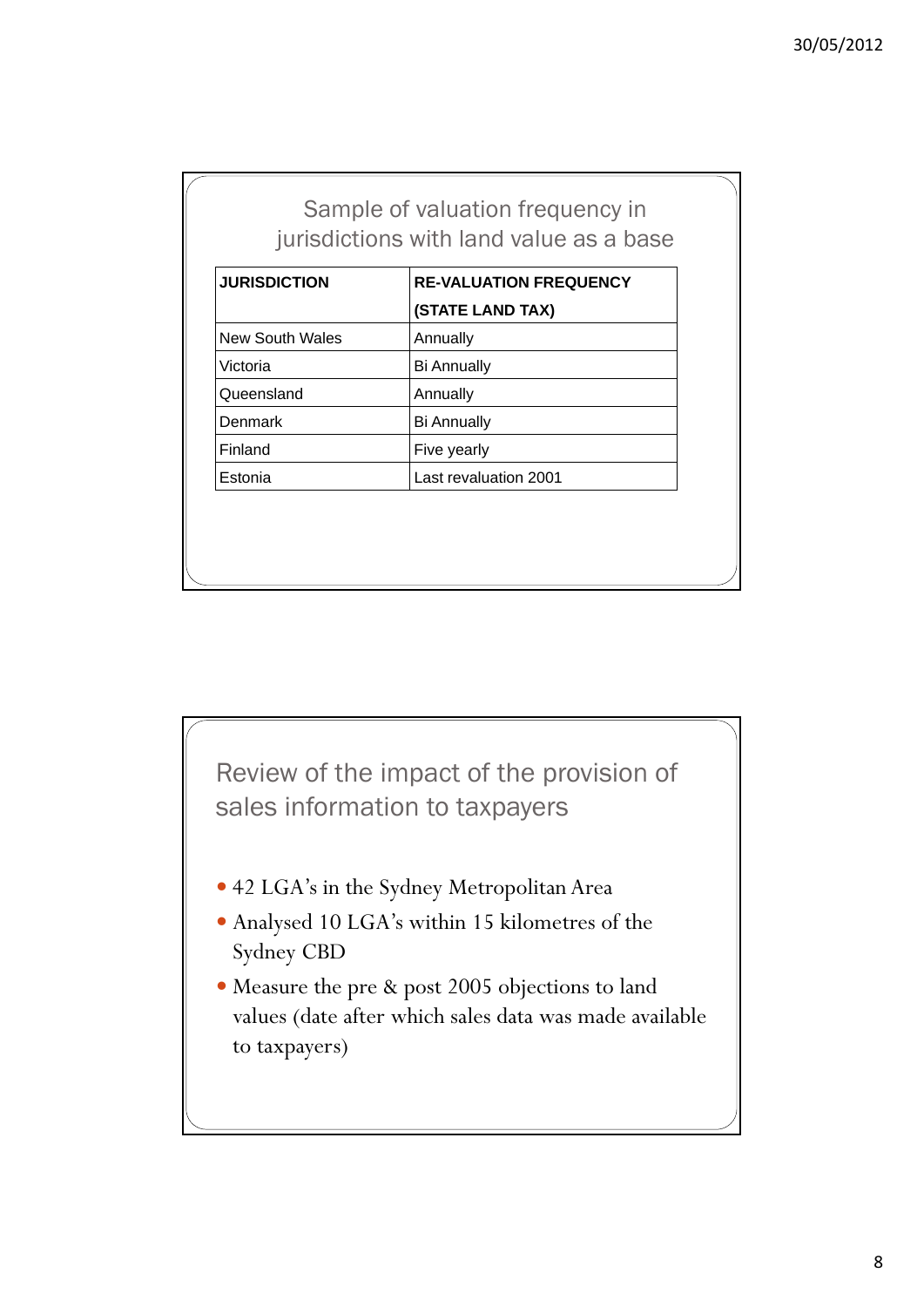| <b>Grounds of Objections</b>                                                                      |                                          |
|---------------------------------------------------------------------------------------------------|------------------------------------------|
| s34 Valuation of Land Act 1916 NSW                                                                | <b>Information</b><br><b>Pre 2006</b>    |
| (a) that the values assigned are too high or too<br>low                                           | Not available                            |
| (a1) that the area, dimensions or description of<br>the land are not correctly stated             | Definable by survey or<br>deposited plan |
| (b) that the interests held by various persons in<br>the land have not been correctly apportioned | Better understood by<br>the taxpayer     |
| (c) that the apportionment of the valuations is not<br>correct                                    | Better understood by<br>the taxpayer     |
| (d) that lands which should be included in one<br>valuation have been valued separately           | As used by the taxpayer                  |
| (e) that lands which should be valued separately<br>have been included in one valuation           | As used by the taxpayer                  |
| f) that the person named in the notice is not the<br>lessee or owner of the land                  | Better understood by<br>the taxpayer     |

| <b>Objections 2002 - 2008</b><br>Grand<br>1/07/02<br>1/07/03<br>1/07/04<br>1/07/05<br>1/07/06<br>1/07/07<br>1/07/08<br><b>Total</b><br>$\overline{7}$<br>63<br>6<br>8<br>$\overline{7}$<br>$\overline{2}$<br>97<br>4<br>3<br>8<br>15<br>3<br>17<br>14<br>60<br>$\Omega$<br>8<br>$\overline{7}$<br>48<br>11<br>3<br>84<br>$\overline{7}$<br>$\Omega$<br>217<br>30<br>38<br>67<br>16<br>10<br>59<br>437<br>51<br>146<br>27<br>17<br>42<br>$\overline{7}$<br>307<br>17<br>252<br>23<br>9<br>3<br>102<br>152<br>38<br>579<br>61<br>43<br>462<br>71<br>26<br>12<br>719<br>44<br>31<br>217<br>74<br>185<br>195<br>21<br>32<br>755<br>91<br>25<br>51<br>121<br>159<br>50<br>47<br>544<br>200<br>93<br>316<br>30<br>144<br>50<br>77<br>910 | Council<br>774<br>885<br>883<br>789<br>661<br>216<br>284<br>4,492 |                     |  |  |  |  |
|------------------------------------------------------------------------------------------------------------------------------------------------------------------------------------------------------------------------------------------------------------------------------------------------------------------------------------------------------------------------------------------------------------------------------------------------------------------------------------------------------------------------------------------------------------------------------------------------------------------------------------------------------------------------------------------------------------------------------------|-------------------------------------------------------------------|---------------------|--|--|--|--|
|                                                                                                                                                                                                                                                                                                                                                                                                                                                                                                                                                                                                                                                                                                                                    |                                                                   |                     |  |  |  |  |
|                                                                                                                                                                                                                                                                                                                                                                                                                                                                                                                                                                                                                                                                                                                                    |                                                                   |                     |  |  |  |  |
|                                                                                                                                                                                                                                                                                                                                                                                                                                                                                                                                                                                                                                                                                                                                    |                                                                   |                     |  |  |  |  |
|                                                                                                                                                                                                                                                                                                                                                                                                                                                                                                                                                                                                                                                                                                                                    |                                                                   |                     |  |  |  |  |
|                                                                                                                                                                                                                                                                                                                                                                                                                                                                                                                                                                                                                                                                                                                                    |                                                                   |                     |  |  |  |  |
|                                                                                                                                                                                                                                                                                                                                                                                                                                                                                                                                                                                                                                                                                                                                    |                                                                   |                     |  |  |  |  |
|                                                                                                                                                                                                                                                                                                                                                                                                                                                                                                                                                                                                                                                                                                                                    |                                                                   | ASHFIELD            |  |  |  |  |
|                                                                                                                                                                                                                                                                                                                                                                                                                                                                                                                                                                                                                                                                                                                                    |                                                                   | <b>BOTANY BAY</b>   |  |  |  |  |
|                                                                                                                                                                                                                                                                                                                                                                                                                                                                                                                                                                                                                                                                                                                                    |                                                                   | <b>BURWOOD</b>      |  |  |  |  |
|                                                                                                                                                                                                                                                                                                                                                                                                                                                                                                                                                                                                                                                                                                                                    |                                                                   | LEICHHARDT          |  |  |  |  |
|                                                                                                                                                                                                                                                                                                                                                                                                                                                                                                                                                                                                                                                                                                                                    |                                                                   | MARRICKVILLE        |  |  |  |  |
|                                                                                                                                                                                                                                                                                                                                                                                                                                                                                                                                                                                                                                                                                                                                    |                                                                   | <b>MOSMAN</b>       |  |  |  |  |
|                                                                                                                                                                                                                                                                                                                                                                                                                                                                                                                                                                                                                                                                                                                                    |                                                                   | <b>NORTH SYDNEY</b> |  |  |  |  |
|                                                                                                                                                                                                                                                                                                                                                                                                                                                                                                                                                                                                                                                                                                                                    |                                                                   | <b>RANDWICK</b>     |  |  |  |  |
|                                                                                                                                                                                                                                                                                                                                                                                                                                                                                                                                                                                                                                                                                                                                    |                                                                   | WAVERLEY            |  |  |  |  |
|                                                                                                                                                                                                                                                                                                                                                                                                                                                                                                                                                                                                                                                                                                                                    |                                                                   | <b>WOOLLAHRA</b>    |  |  |  |  |
|                                                                                                                                                                                                                                                                                                                                                                                                                                                                                                                                                                                                                                                                                                                                    |                                                                   | <b>Grand Total</b>  |  |  |  |  |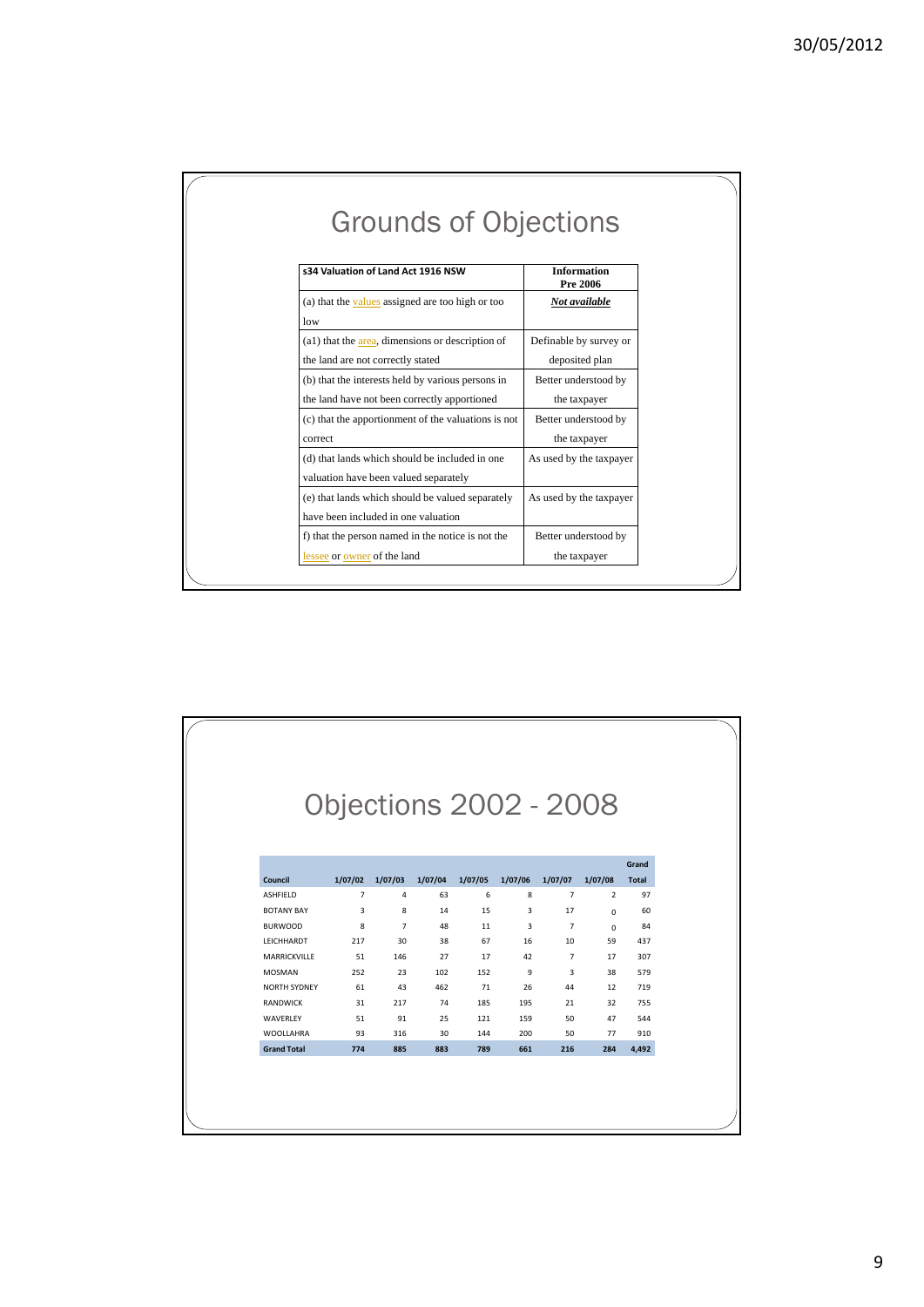